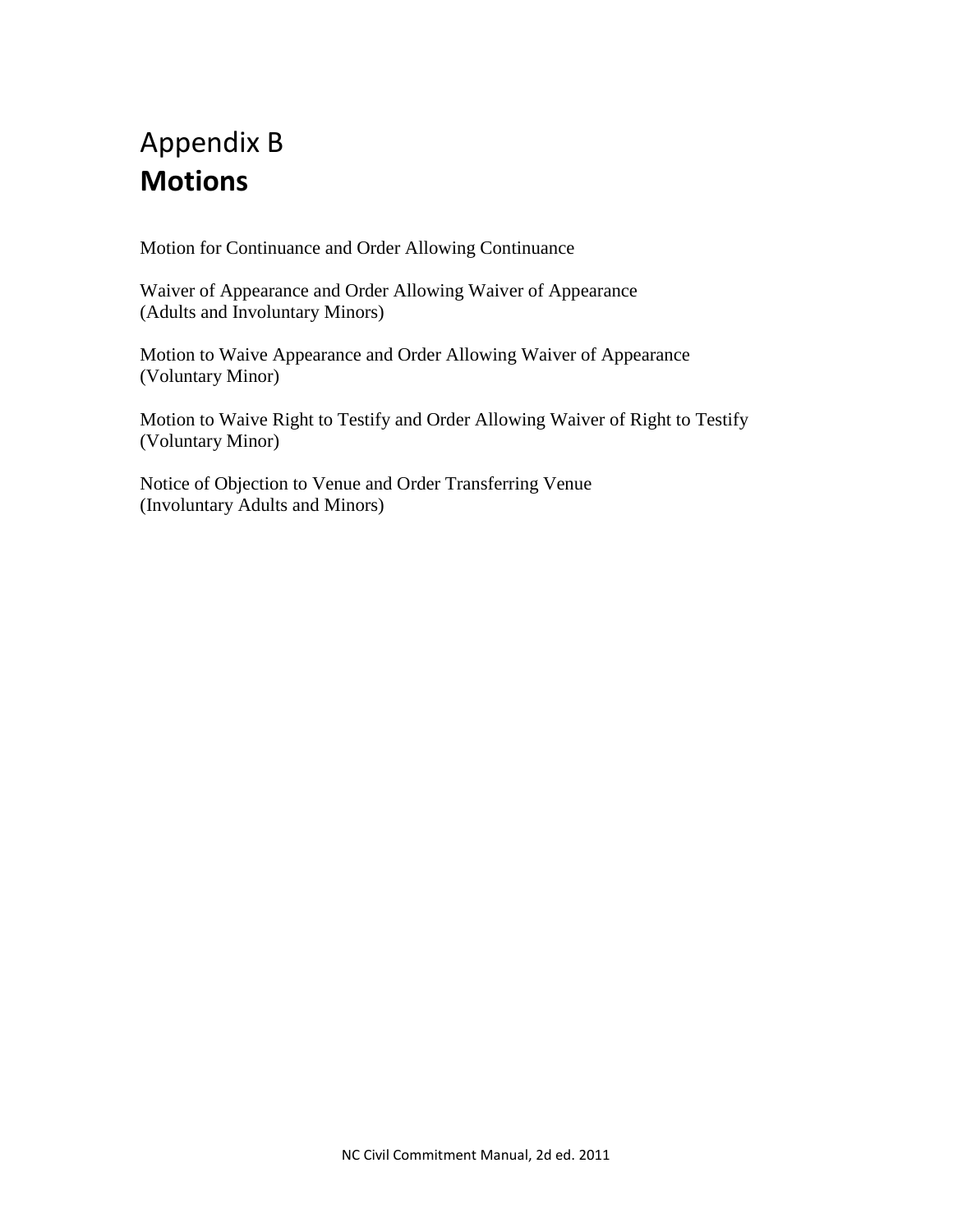| IN THE MATTER OF |  |
|------------------|--|
|                  |  |
|                  |  |
|                  |  |
| Respondent       |  |

#### ) MOTION FOR CONTINUANCE

Now comes the undersigned (Special Counsel)(attorney) for the above-named Respondent whose involuntary commitment hearing or voluntary admission hearing is calendared for this date \_\_\_\_\_\_\_\_, and requests that the Court continue the case (for the reasons stated) (for the following reasons: until the date \_\_\_\_\_\_\_\_\_, pursuant to G.S.  $122C-268(a)(2)$  or G. S.  $122C-232(a)(2)$  or G.S. 122C-224(a).

This the day of 3000.

 $\mathcal{L}_\text{max}$ Jane Doe (Special Counsel) (Attorney at Law) (Hospital)(Business address) Raleigh, NC 27---

 $\mathcal{L}_\text{max}$  , where  $\mathcal{L}_\text{max}$  and  $\mathcal{L}_\text{max}$  and  $\mathcal{L}_\text{max}$ 

#### ORDER ALLOWING CONTINUANCE

Based upon the reasons stated, the Court finds good cause for continuance of this matter; it is therefore ORDERED that this matter be continued until the day of  $\frac{1}{2006}$ .

This the day of 2006.

Judge Presiding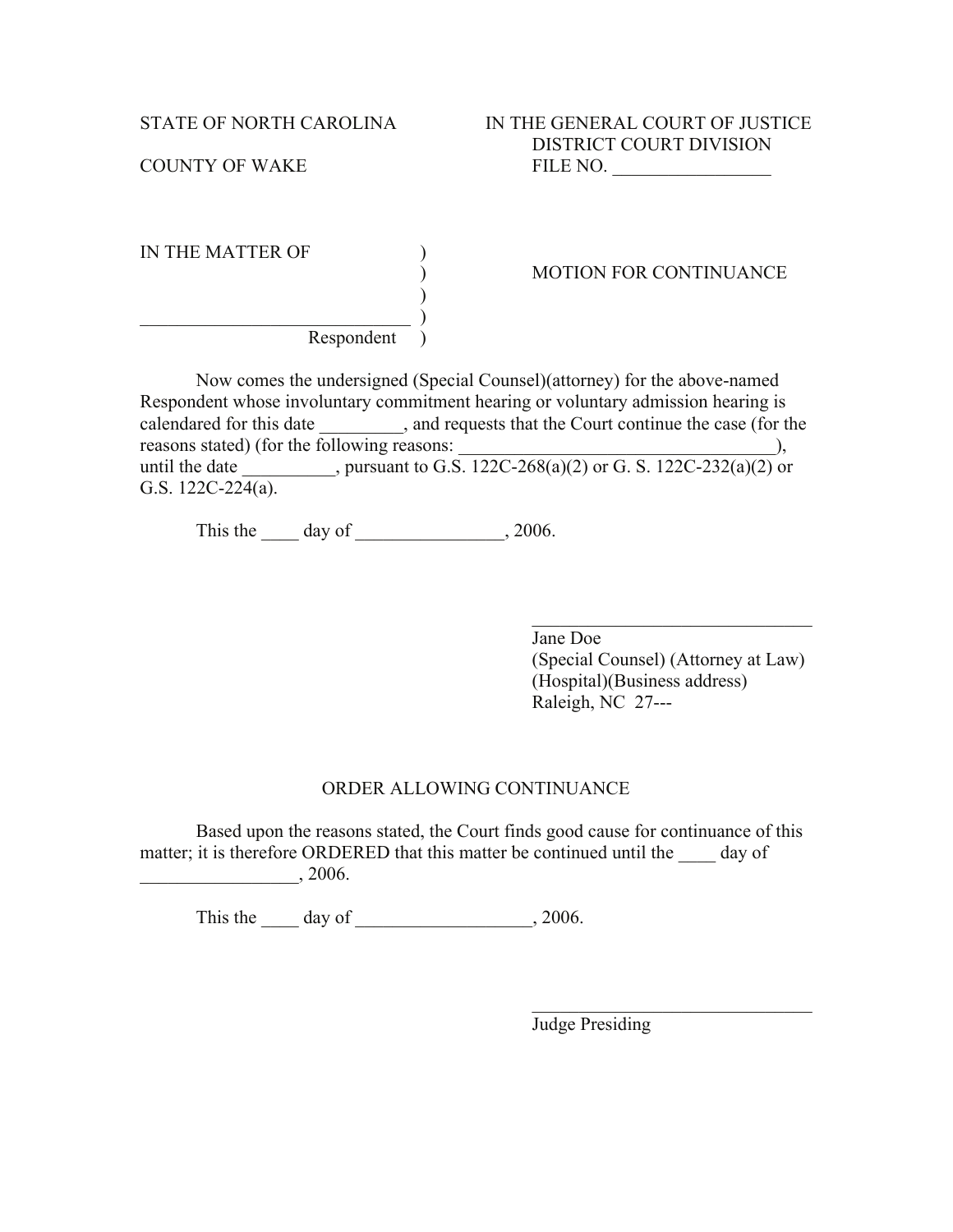IN THE MATTER OF )

 $\qquad \qquad )$ Respondent )

) WAIVER OF APPEARANCE ) (Adults and Involuntary Minors)

Now comes the undersigned (Special Counsel)(attorney) for the above-named Respondent whose involuntary commitment hearing or voluntary admission hearing is scheduled for the day of  $\qquad \qquad$ , 2006, and requests that the presence of the Respondent at this hearing be waived as provided by G.S. 122C-268(e).

This the day of  $\frac{1}{2006}$ ,  $\frac{2006}{2006}$ .

 $\mathcal{L}_\text{max}$  , where  $\mathcal{L}_\text{max}$  , we have the set of  $\mathcal{L}_\text{max}$ Jane Doe (Special Counsel)(Attorney at Law) (Hospital)(Business address) Raleigh, NC 27---

## ORDER ALLOWING WAIVER OF APPEARANCE

Based upon the written request of the counsel for Respondent in the abovecaptioned matter, the Court consents to the waiver of the personal appearance of Respondent at the hearing of this matter.

IT IS ORDERED that the hearing on involuntary commitment or voluntary admission of the above-named Respondent shall proceed without the personal presence of the Respondent and the Respondent's right to be present at the proceeding is hereby waived.

This the \_\_\_\_\_\_ day of \_\_\_\_\_\_\_\_\_\_\_\_\_\_\_\_\_\_\_\_\_\_\_\_\_\_, 2006.

Judge Presiding

 $\mathcal{L}_\text{max}$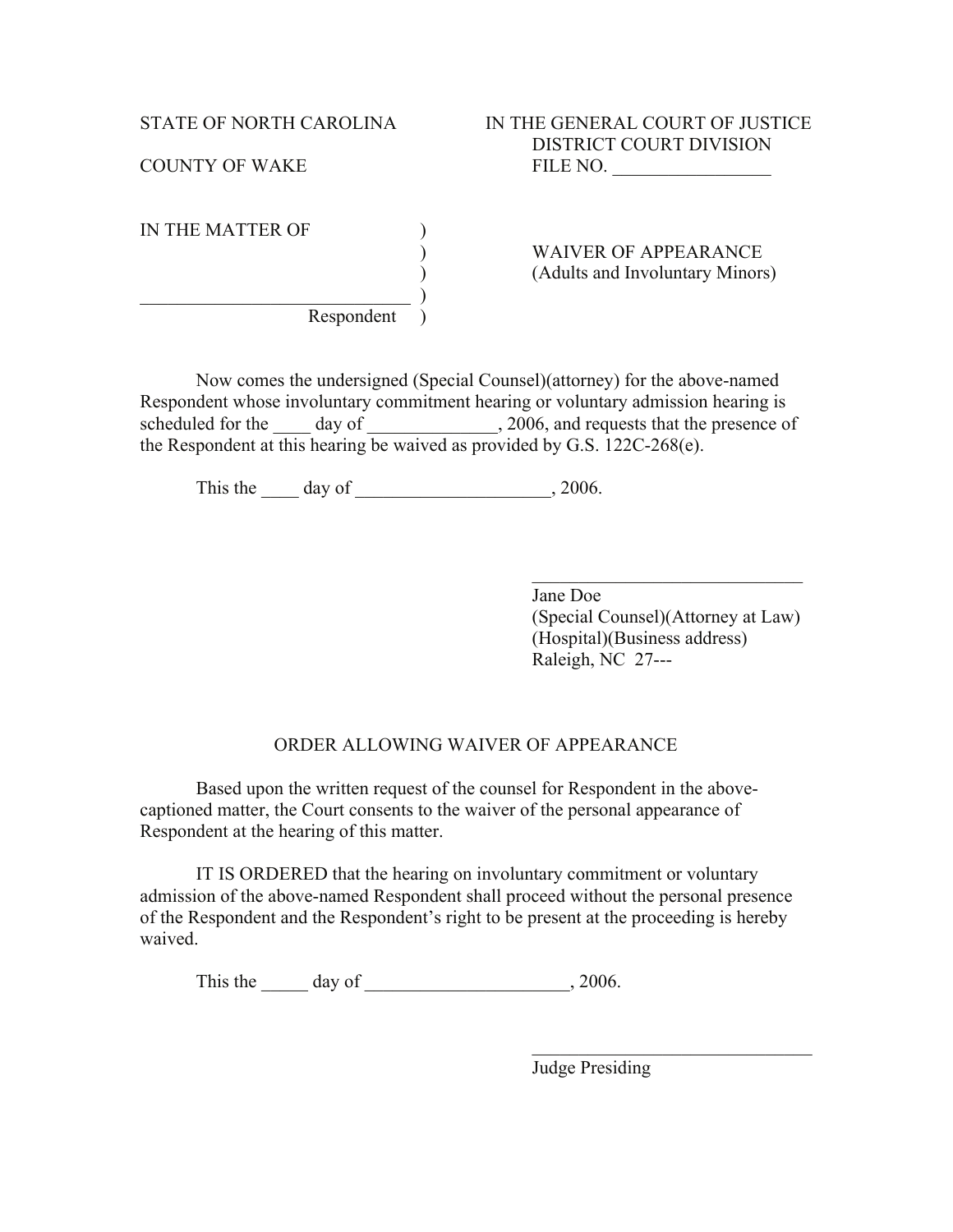| IN THE MATTER OF |  |
|------------------|--|
|                  |  |
|                  |  |
|                  |  |
| Minor            |  |

) MOTION TO WAIVE ) APPEARANCE \_\_\_\_\_\_\_\_\_\_\_\_\_\_\_\_\_\_\_\_\_\_\_\_ ) (Voluntary Minor)

Now comes the undersigned (Special Counsel)(attorney) for the above-named minor whose hearing on voluntary admission is scheduled for the day of \_\_\_\_\_\_\_\_\_\_\_\_\_\_, 2006, and moves that the presence of the minor at this hearing be waived as provided by G.S. 122C-224.2(b).

This the  $\_\_\_$  day of  $\_\_\_\_$ , 2006.

Jane Doe (Special Counsel)(Attorney at Law) (Hospital)(Business address) Raleigh, NC 27---

 $\mathcal{L}_\text{max}$  , where  $\mathcal{L}_\text{max}$  , we have the set of  $\mathcal{L}_\text{max}$ 

## ORDER ALLOWING WAIVER OF APPEARANCE

Based upon motion of counsel for the minor in the above-captioned matter, the Court consents to the waiver of the personal appearance of the minor at the hearing of this matter.

IT IS ORDERED that the hearing on voluntary admission of the above-named minor shall proceed without the personal presence of the minor and minor's right to be present at the proceeding is hereby waived.

This the  $\frac{day \text{ of } }{y}$ , 2006.

Judge Presiding

 $\mathcal{L}_\text{max}$  , where  $\mathcal{L}_\text{max}$  and  $\mathcal{L}_\text{max}$  and  $\mathcal{L}_\text{max}$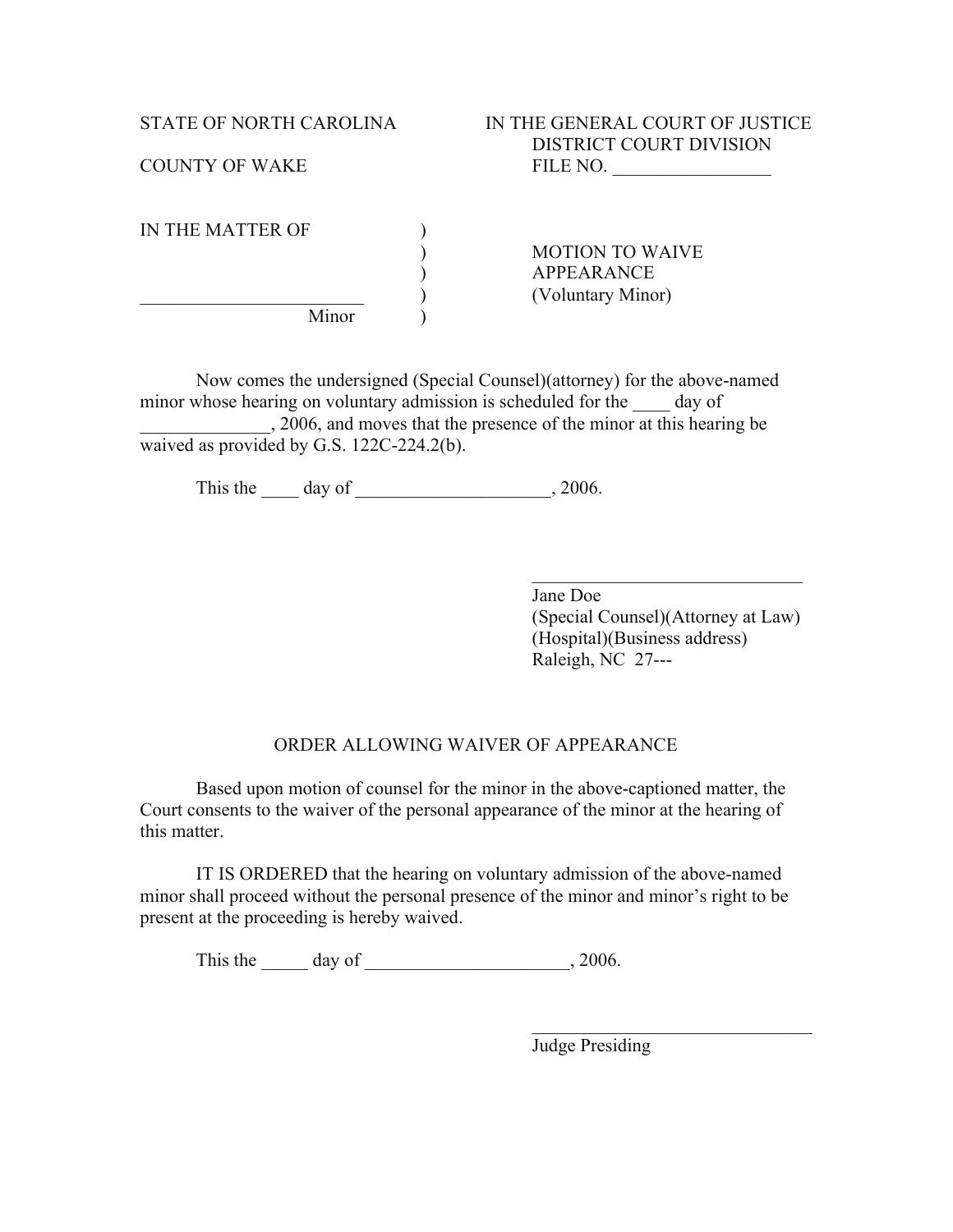| IN THE MATTER OF |                         |
|------------------|-------------------------|
|                  | <b>MOTION TO WAIVE</b>  |
|                  | <b>RIGHT TO TESTIFY</b> |
|                  | (Voluntary Minor)       |
| Minor            |                         |

Now comes the undersigned (Special Counsel)(attorney) for the above-named minor whose hearing on voluntary admission is scheduled for the day of \_\_\_\_\_\_\_\_\_\_\_\_\_\_, 2006, and moves that the right of the minor to testify at this hearing be waived as provided by G.S. 122C-224.2(b).

This the  $\_\_\_$  day of  $\_\_\_\_$ , 2006.

 $\mathcal{L}_\text{max}$  , where  $\mathcal{L}_\text{max}$  , we have the set of  $\mathcal{L}_\text{max}$ Jane Doe (Special Counsel)(Attorney at Law) (Hospital)(Business address) Raleigh, NC 27---

## ORDER ALLOWING WAIVER OF RIGHT TO TESTIFY

Based upon motion of counsel for the minor in the above-captioned matter, the Court consents to the waiver of the right of the minor to testify at the hearing of this matter.

IT IS ORDERED that the hearing on voluntary admission of the above-named minor shall proceed without the testimony of the minor and minor's right to testify at the proceeding is hereby waived.

This the  $\frac{day \text{ of } }{y}$ , 2006.

Judge Presiding

 $\mathcal{L}_\text{max}$  , where  $\mathcal{L}_\text{max}$  and  $\mathcal{L}_\text{max}$  and  $\mathcal{L}_\text{max}$